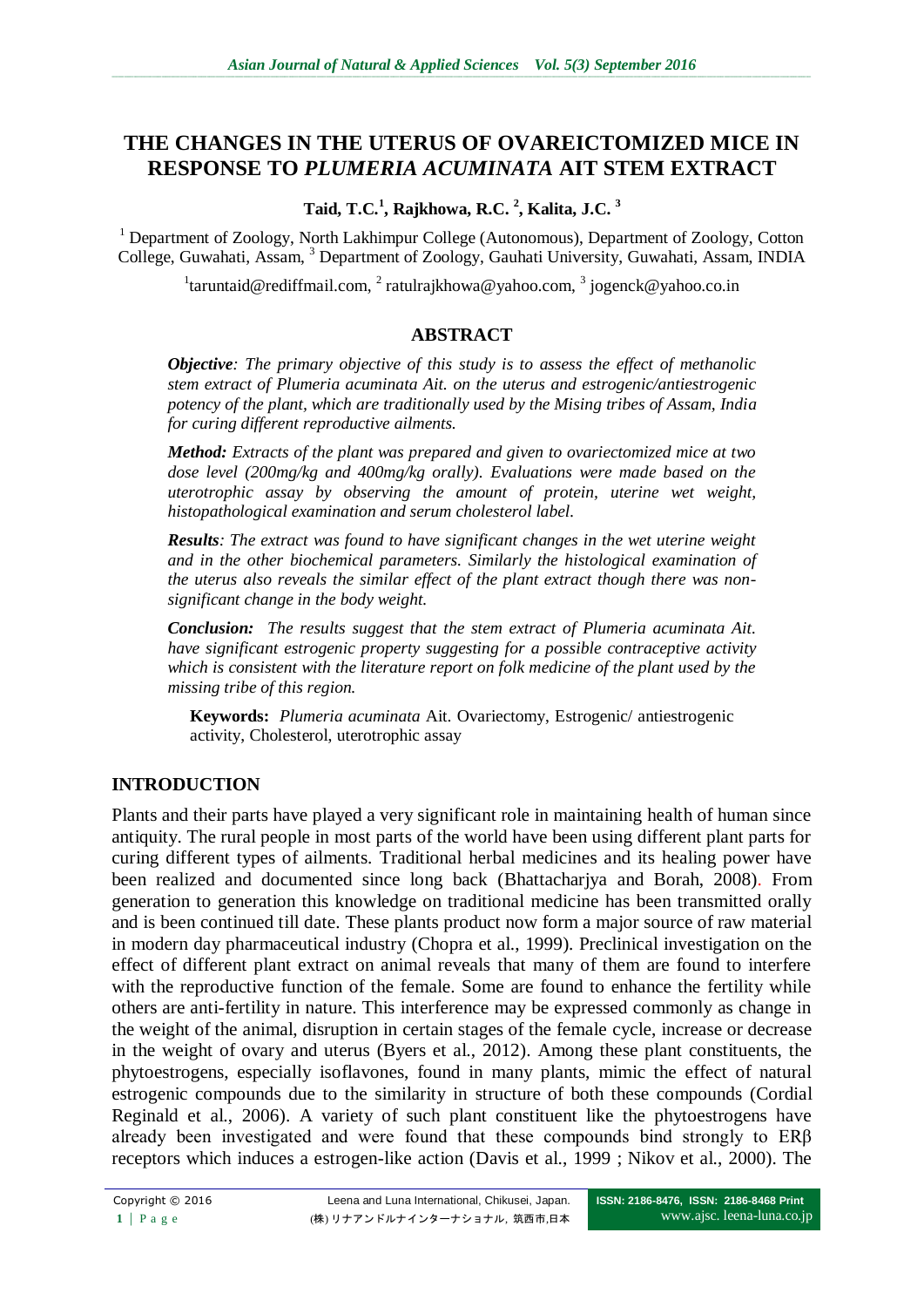biological effect of consuming dietary supplement of isoflavone rich compound such as soy, may help in reducing the risk of cardiovascular disease, helpful in alleviating menopausal health symptoms and endrometrial and breast cancer (Adlercreut, 1995). Phytoestrogens are also found to help in preventing the occurrence of hormonal carcinogenesis by preventing genotoxic estrogen metabolites (Dixon and Ferreira, 2002).

Keeping the potential health benefit of the plants in mind a study was conducted to ascertain the effect of the methanolic stem extract of a plant that are used by the mising tribes of upper Assam districts (India). *Plumeria acuminata* Ait. commonly known as "Boga gulonchi, white frangipani, dalan phul or temple tree". It is a deciduous plant species, planted occasionally near temples for ornamental purposes. Sporadically found in different parts of Assam, Meghalaya and Nagaland (NE India), this plant has been used extensively by traditional healers to cure different diseases. This plant is used widely to cure fever, diarrhea, and prevention of heart stroke, elevate from rheumatic pain and the latex is employed for the treatment of itch and inflammation. A lot of experimental works on the different parts of the plants have already been done which showed that the leaves have anti-inflammatory activity (Gupta et al., 2006), antioxidant and free radical scavenging property (Gupta et al., 2007). However, no research has been carried out to assess the potential estrogenic/anti-estrogenic property of the plant. Therefore, the present work waqs undertaken to substantiate scientifically the estrogenic/ant-estrogenic activity in *P. acuminata* Ait by taking ovariectomized mice as a model and exploiting the subsequent constant criterion: uterotrophic assay, biochemical, histopathological and morphometric analysis.

## **MATERIALS AND METHODS**

## **Collection of Plant material and authentication**

The plant samples were collected from Bangalmara region of North Lakhimpur District, Assam, India and herbarium sheets prepared. It was then identified and authenticated by the Department of Botany, Guwahati University, Assam, India. A voucher specimen (Acc. No. - GUBH-17872-10/03/2015) was deposited at the department of Botany, Guwahati University.

#### **Preparation of the plant extract**

Preparation of the plant extract was done as per the procedure described by Yakubu et al. (2005). The stem of the plant was pealed of its bark and sliced into small pieces and shade dried for a week. It was then grinded in a mortar into fine powder. The powdered plant material was then dissolved in methanol & run in a Soxhlet extractor for 36 hrs. The filtrate was taken and allowed to evaporate. After complete evaporation of the methanol we get a gummy (paste) concentrate of dark brown colour plant extract. The extract is stored in a refrigerator until use.

#### **Phytochemical screening of the plant**

The methanolic extract of the plants was analyzed to identify the presence of various phytoconstituents such as terpenoids, tannins, steroids, phenols, flavonoids, saponins, and cardiac Glycosides by using standard procedures (Kokate, 1986; Harborne, 1998).

#### **Animals**

Adult female albino mice (C3H strain) of average body weight  $(22 \pm 3)$  were procured from Pasture Institute, Directorate of Health Services, Govt. of Meghalaya, Shillong (India). The mice were housed in groups of five in polypropylene cages and maintained under natural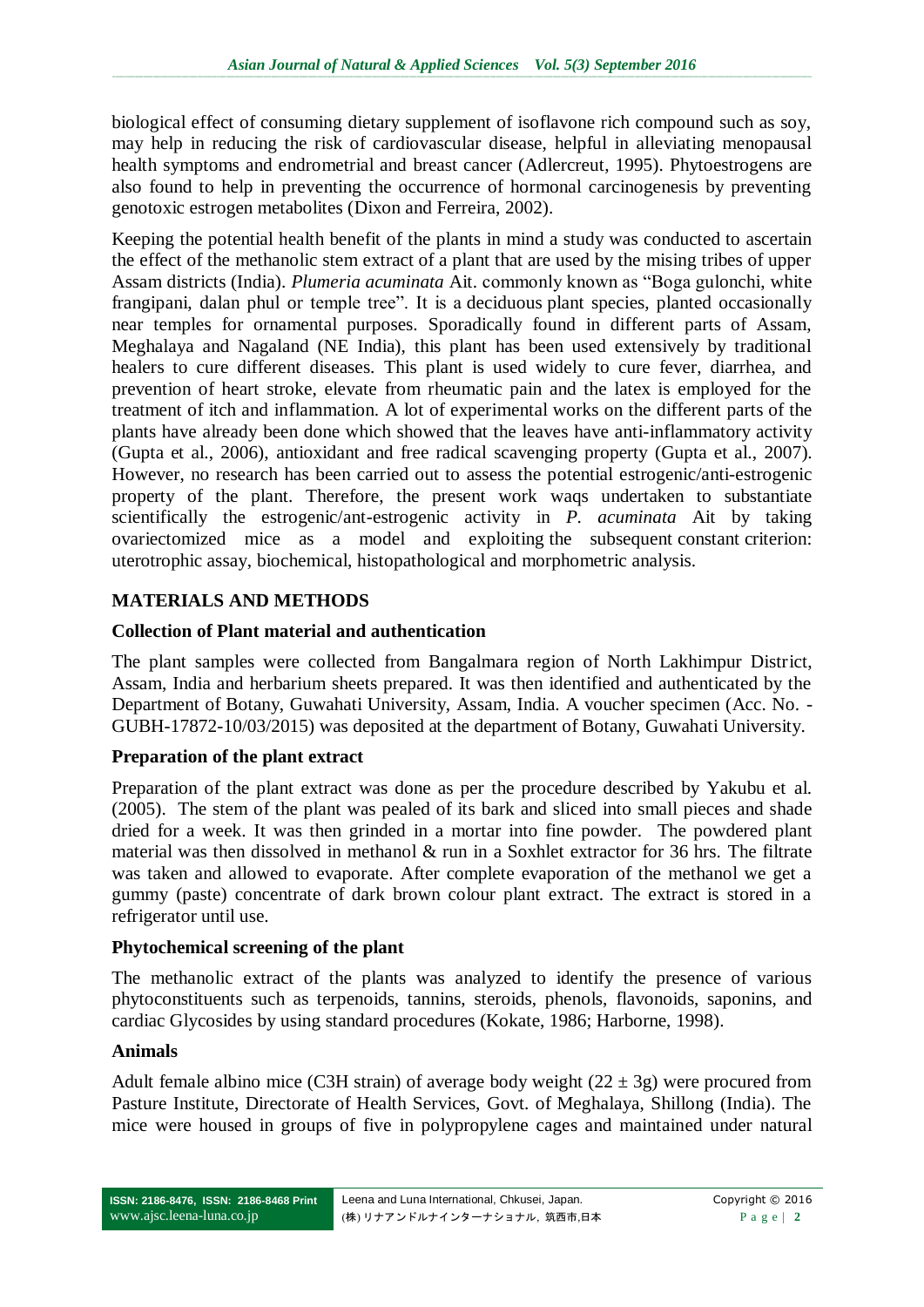conditions of photoperiod, temperature  $(26 \pm 3)$  °C and humidity. Standard pellet diet with vitamins and mineral supplements and water was given *ad libitum*.

# **Duration and route of administration of test solution**

Based on the weight of the animal, dosage of methanolic extract of *P. acuminata* Ait in 1% Tween-80 solution was prepared. Tween-80 was used as the vehicle. 17β -estradiol was prepared in 100% alcohol (analytical grade) as 1 mM stock solution and diluted with normal saline (1%) as per the experimental requirement. Vehicle for administration was prepared by mixing Tween-80 with normal saline at the ratio of 1:10 and was used as a vehicle for different experimental groups. The extract was given orally by using feeding tube. The mice received treatment once daily for seven consecutive days.

# **Ethical consideration**

The care and handling of the animals as well as the experiments were conducted in accordance with the internationally accepted standard guidelines for laboratory animal (EEC Directive of 1986; 86/609/EEC). The study was carried out following approval from Institutional Ethical Committee on the Use and Care of Experimental Animals, Guwahati University, Assam, India

## **Experimental Design**

Twenty healthy female mice showing regular estrous cycle were considered for the present study. The animals were exposed to mild anesthesia; Ketamine (50mg/Kg Bw) and Xylazine (10mg/Kg Bw) in the ratio 2:1(Intra-muscular). Ovariectomy (OVX) was done following standard rodent ovariectomy procedure (Kalita et al., 1998). A period of two weeks was allowed for acclimatization and wound healing. The mice were then divided into four groups of five mice in each group.

- 1. Group I:- Vehicle Control group receiving 1% Tween-80 solution (1%, v/v, 0.2 ml/mouse/day)
- 2. Group II:- Positive control-1μg /kg bt. Wt./mouse/day of 17β estradiol in 0.2ml 1% Tween-80 solution
- 3. Group III:- 200mg/kg bt. Wt./mouse /day of the plant extract in 0.2ml 1% Tween-80 solution
- 4. Group IV:- 400 mg/kg bt. Wt./mouse /day of the plant extract in 0.2ml 1% Tween- 80 solution.

# *Uterotrophic Assay: Determination of uterine wet weight*

Using a balance, mice body weight was measured initially before treatment and then for all other day for the 7 day duration of the treatment. 24hours after the last dose, their body weight was recorded and then sacrificed. The uteri was carefully dissected out, trimmed of fat and connective tissue and their wet weights were measured (OECD Test Guideline 440,2007a). Absolute uterine weights were determined as dividing the wet uterine weight by the body weight and multiplying by 100(Padilla-Blanks et al., 2001).

# *Biochemical Estimation*

Before sacrifice, the blood sample is collected by cardiac puncture method, allowed to clot for 30 minutes at room temperature and then centrifuged at 3000 rpm for about 15 minutes. After separation, the sample was analyzed on the same day to determine concentration of total cholesterol level using a Cholesterol Kit (CHOD/PEP Method). M.L.No.; 1/UA/2012 Lot: RCHO1005. The total protein of the uterus was estimated by the method as described by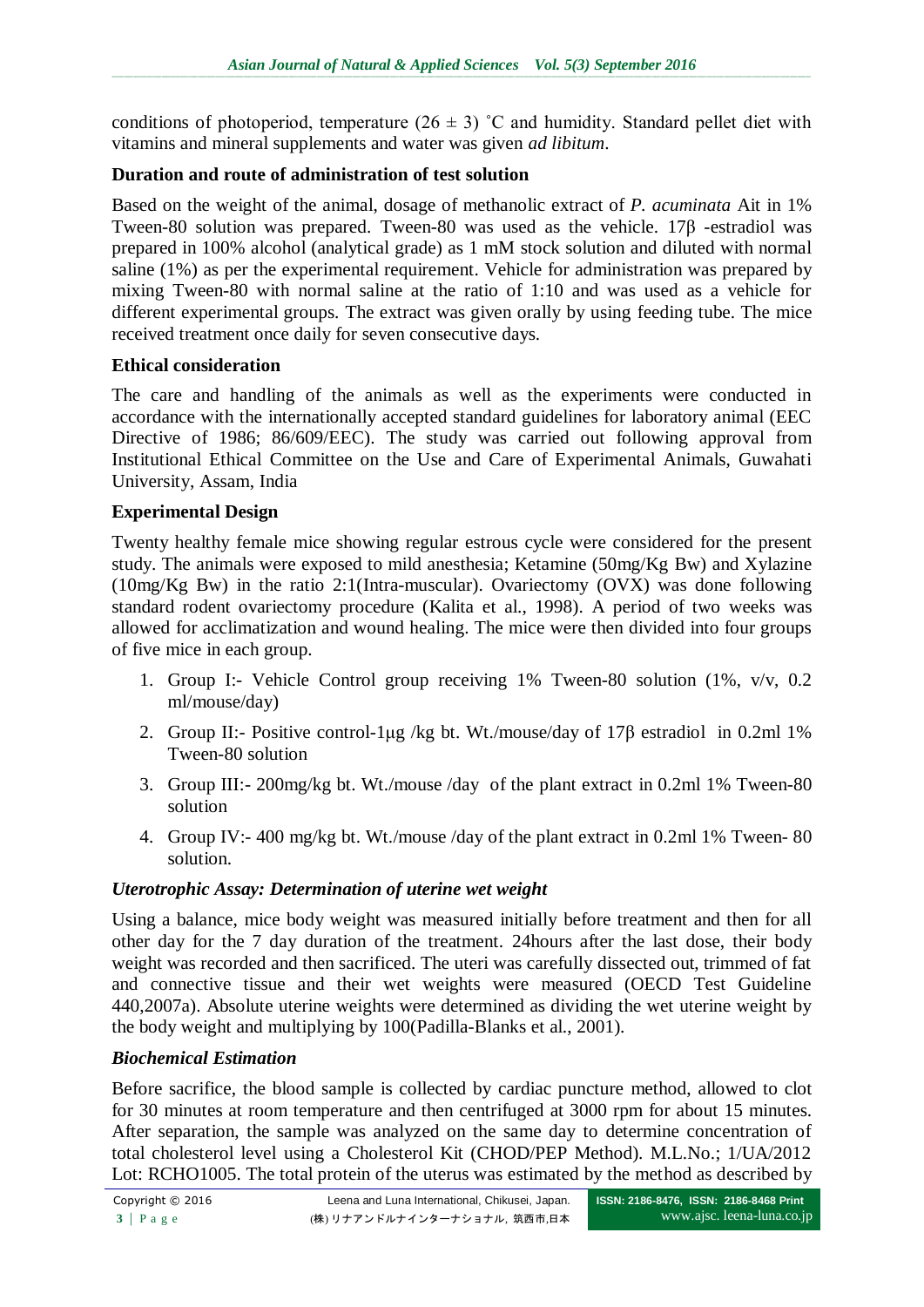Lowry et al. (1951). Measurements were made using a Thermo Scientific AquaMate Plus (UV-VIS) spectrophotometer.

## *Preparation of the tissue for Histological examination*

A part of the uterine horns were fixed in bouin's fixative for 24 hours and washed thoroughly and then processed through a series of alcohols and xylene, infiltrate and embedded in paraffin. 5µ sections of cross section of the mid-uterine horn were cut in a rotatory microtome and are mounted on slides. They are then stained with eosin and hemotoxylin (Grunert et al., 1987; Tinwell et al., 2000). The sections were studied in the laboratory using a light microscope (Leica, DM 5000B).

#### **Statistical Analysis**

All the data are expressed as Mean±SEM and significance was statistically analyzed by using one-way analysis of variance (ANOVA) followed by Dunnett Multiple Comparison Test. The significance level was considered at P<0.05.

# **RESULTS**

## **Preliminary phytochemical analysis**

The freshly prepared methanolic extract of *Plumeria acuminata* Ait. shows the presence of following bioactive phytochemical constituent of the plant, such as alkaloids, saponins, flavonoids, carbohydrates, protein and phenols.

## **Effect of the methanolic extract of** *P. acuminate* **Ait. on the weight of uterus**

Oral administration of methanolic stem extract of *Plumeria acuminata* Ait. (PAE) to OVX mice at 200mg/kg and 400mg/kg (Table-1) caused a significant increase in the weight of the uterus in a dose dependent manner in Group-III( $p$ < 0.05) and Group-IV( $p$ < 0.01) when compared with the control. However, the response was significantly less when compared with the 17β estradiol treated mice, indicating lower potency of the extract. Data of the uterine weights were expressed as uterine wet weight and absolute uterine weight. Even though there was a slight increase in the weight of the mice, the dose response increase was insignificant in both the control as well as treated group of mice.

| Treatment                    | No. of mice<br>(n) | Initial body<br>weight(mg) | Final body<br>weight(g) | Uterine wet<br>weight(mg) | Absolute<br>uterine<br>weight |
|------------------------------|--------------------|----------------------------|-------------------------|---------------------------|-------------------------------|
| Vehicle<br>control           | 5                  | $23.61 \pm 0.41$           | $23.69 \pm 0.40$        | $9.83 \pm 0.98$           | $41.49 \pm 0.24s$             |
| $17\beta$<br>estradiol(EE)   | 5                  | $23.21 \pm 0.82$           | $23.57 \pm 0.67$        | $69.83 \pm 1.31$ **       | $296.27 \pm 0.20$ **          |
| $200$ mg/ $kg$<br><b>PAE</b> | 5                  | $22.52 \pm 0.61$           | $22.67 \pm 0.59$        | $13.02 \pm 1.13*$         | 57.43±0.91*                   |
| $400$ mg/ $kg$<br><b>PAE</b> | 5                  | $22.26 \pm 1.09$           | $22.69 \pm 0.93$        | $17.33 \pm 2.68$ **       | 76.38±1.12**                  |

| Table 1. Wet uterine weight and body weight of bilaterally ovariectomized mice treated with                 |
|-------------------------------------------------------------------------------------------------------------|
| methanolic stem extract of <i>Plumeria acuminata</i> Ait. (PAE), 17 <sup>β</sup> estradiol (EE) and Vehicle |
| control group                                                                                               |

Value for each group is expressed as Mean±SEM.

\*Significantly different from the control group (\*p<0.05, \*\* p<0.01), n=5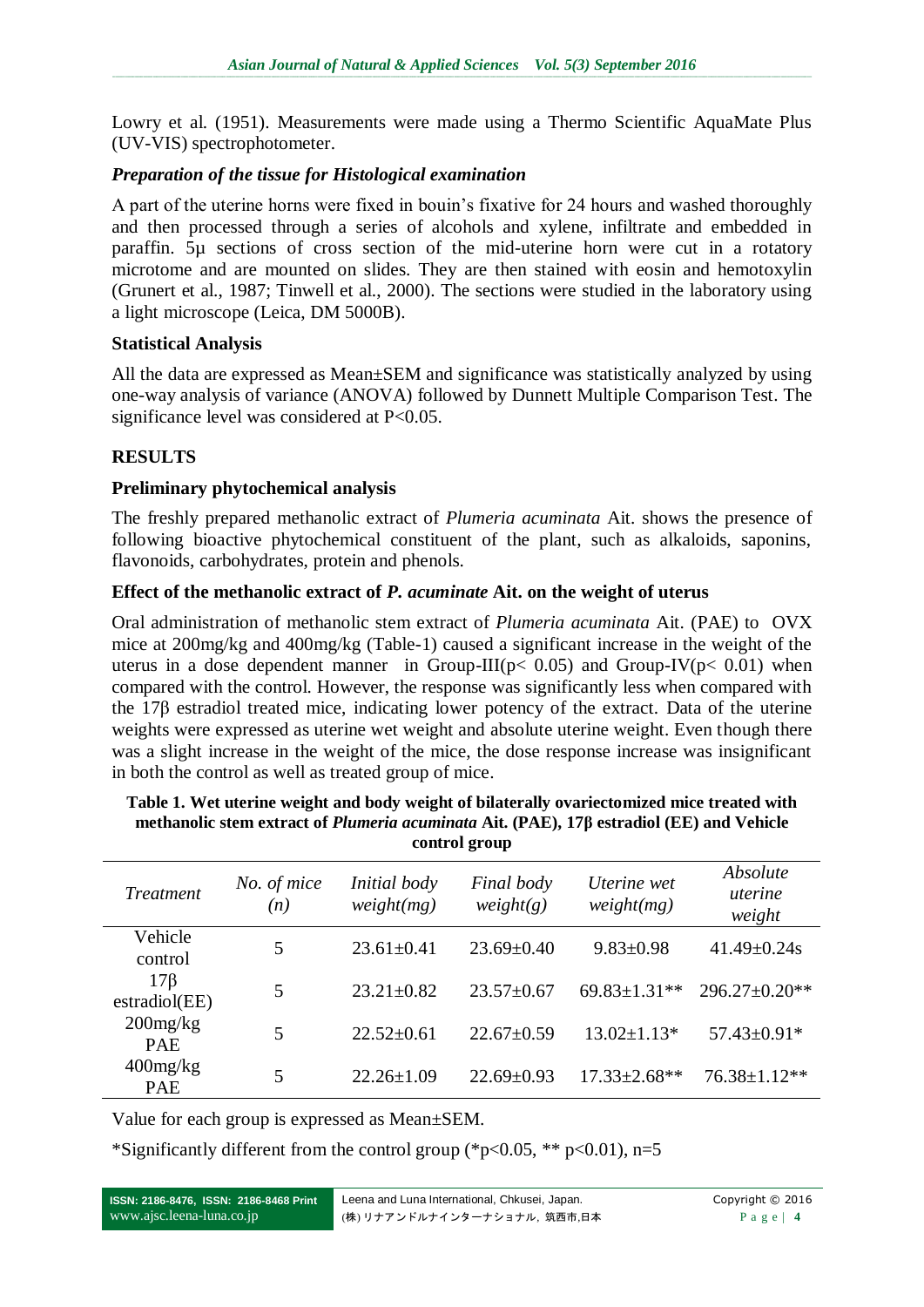## **Effect of the methanolic extract of** *P. acuminata* **Ait. on the amount of uterine protein**

The effect of the plant extract on the uterine protein level is shown in Fig.1. Analysis of the uterine protein reveals that the amount increased significantly in both the treated groups i.e.,  $(35.42\pm7.68\mu$ g/gm and 39.76 $\pm$ 4.97 $\mu$ g/mg tissue for 200mg/kg and 400mg/kg body weight of the extract) with that of the control(30.16 $\pm$ 3.26 µg/mg). The amount of protein content was maximal (67.45±6.89 µg/mg) in the mice treated with 17-β estradiol.



Figure 1: Changes in the amount of protein content of uterus of OVX mice following treatment with PAE

#### **Effect of the methanolic extract of** *P. acuminata* **Ait. on the level of serum cholesterol level**

The effect of the plant extract caused a significant decrease in the total cholesterol level at a dose of 200mg/kg body weight. At a higher dose of 400mg/kg body weight the decrease in total cholesterol level was even greater. However, the hypocholesteromic effect of EE (17β estradiol) was found to be highly significant compared to the control.



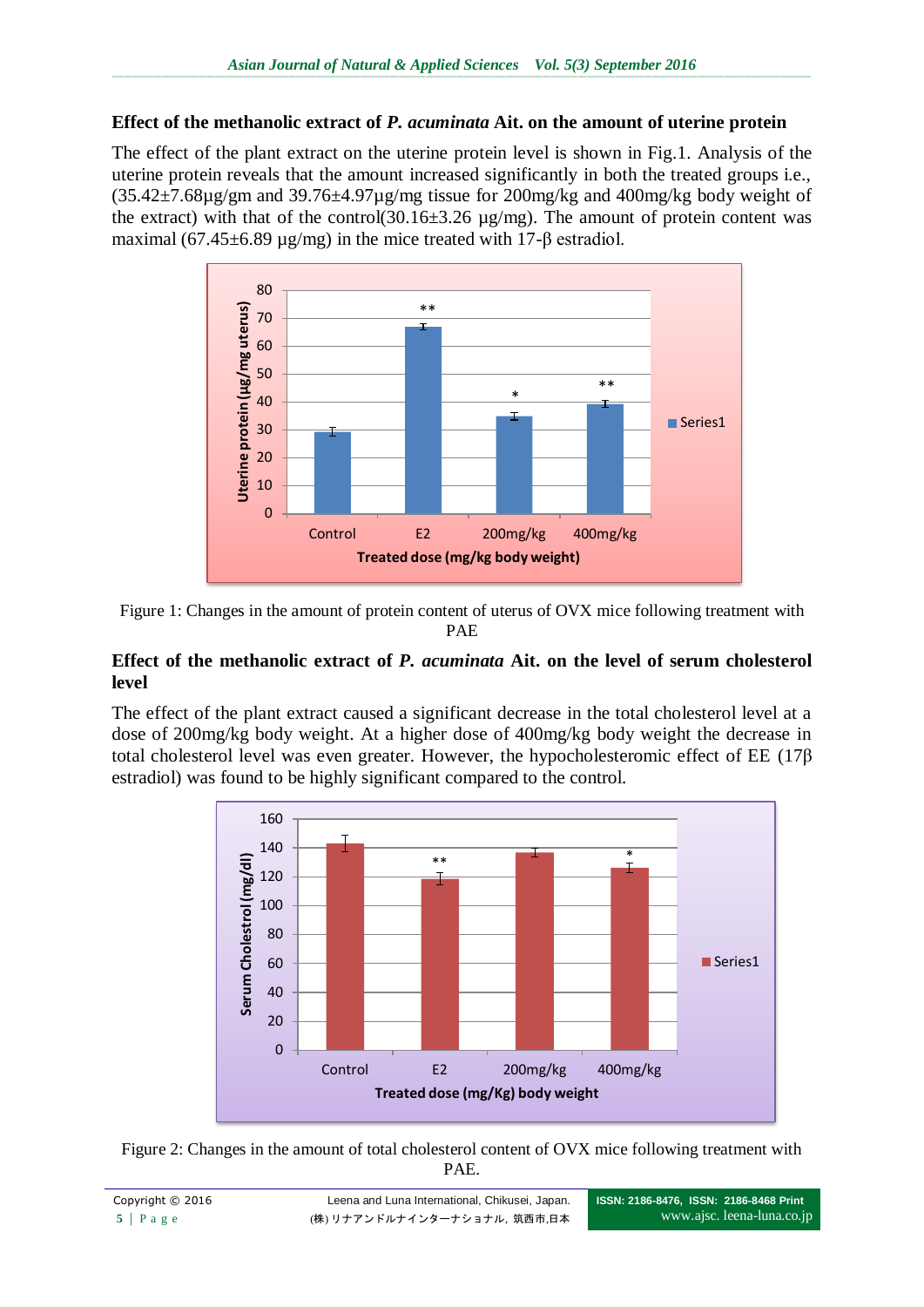#### **Effect of the plant extract on histological parameters in uterus of OVX mice**

Analysis of uterine histological sections unconcealed vital atrophy within the uterus of untreated OVX mice as evident by degeneration of the endometrium, epithelial cells of the uterine lumen and secretory glands. Treatment of OVX mice with 17β estradiol considerably restored uterine morphology, as indicated by the thickening of the uterine endometrium, the amplified number of glands and more extended glandular cavities compared with untreated OVX samples. The effects of methanolic stem extract of *Plumeria acuminata* Ait. were found to have a similar ability as 17β estradiol that are found to reverse the atrophy caused by ovariectomy.

|      | Group                  | Epithelial<br>cell height(<br>$\mu$ m) | Thickness of<br>endometrium<br>$\mu$ m) | Thickness of<br>myometrium<br>$\mu$ m | Diameter of<br>uterus<br>$\mu$ m) |
|------|------------------------|----------------------------------------|-----------------------------------------|---------------------------------------|-----------------------------------|
|      | <b>Vehicle Control</b> | $8.45 \pm 0.49$                        | 50.39±05.14                             | $30.67 \pm 1.90$                      | $312.37 \pm 15.13$                |
| H.   | EE                     | $18.47 \pm 1.06**$                     | $199.03 \pm 17.74**$                    | $91.54 \pm 8.30**$                    | 742.82±41.76**                    |
| III. | $200$ mg/              | $10.29 \pm 0.74*$                      | 73.36±05.53*                            | $33.36 \pm 1.3$                       | 419.77±18.01*                     |
| IV   | $400$ mg/ $kg$         | $12.60 \pm 0.81*$                      | 83.03±01.97*                            | 58.27±4.96**                          | $454.74 \pm 27.76$                |

| Table 2. Effect of PAE on diameter, thickness of endometrium and myometrium and epithelial |
|--------------------------------------------------------------------------------------------|
| cell height in ovariectomized female mice                                                  |

Value for each group is expressed as Mean±SEM.

\*Significantly different from the control group (\*p<0.05, \*\* p<0.01), n=5

As in figure 3 and table2, it was observed that the thickness of the myometrium increased with increasing doses of PAE treatment. PAE at 200mg/kg/day and 400 mg/kg/day caused a 1.08 and 1.90 times increase in the myometrial thickness as compared to control. EE treatment resulted in 2.98 times increase in this parameter as compared to control.

Based on histology it was also found that the thickness of the endometrium increased following treatment with PAE in a dose-dependent manner. With a dose of 200mg/kg/day body weight of PAE the endometrium showed a 1.45 times increase as compared to control and 400mg/kg/day body weight of PAE caused a 1.64 times increase in the endometrium as compared to control. However mice fed with EE showed a maximum i.e. 3.94 times increase in the endometrial layer. An increasing response of the uterine epithelial cells was also observed after 7 days treatment of the animal with the stem extract of *Plumeria acuminata* Ait. There was clear evidence of luminal epithelial proliferation in the treated group in response to control group. The uterine luminal epithelial height increased with increasing dose of the extract and reached its maximum in mice treated with 17B estradiole. Treatment at higher doses at 400mg/kg body weight showed a 1.49 fold increase in the height with respect to control. Though there was no significant increase in the height of the cells in Group III to that of Group IV, but when compared to the control group, the increase in cell height was significant. Group II, however showed the highest (2.18 fold) increase in the height of the cells.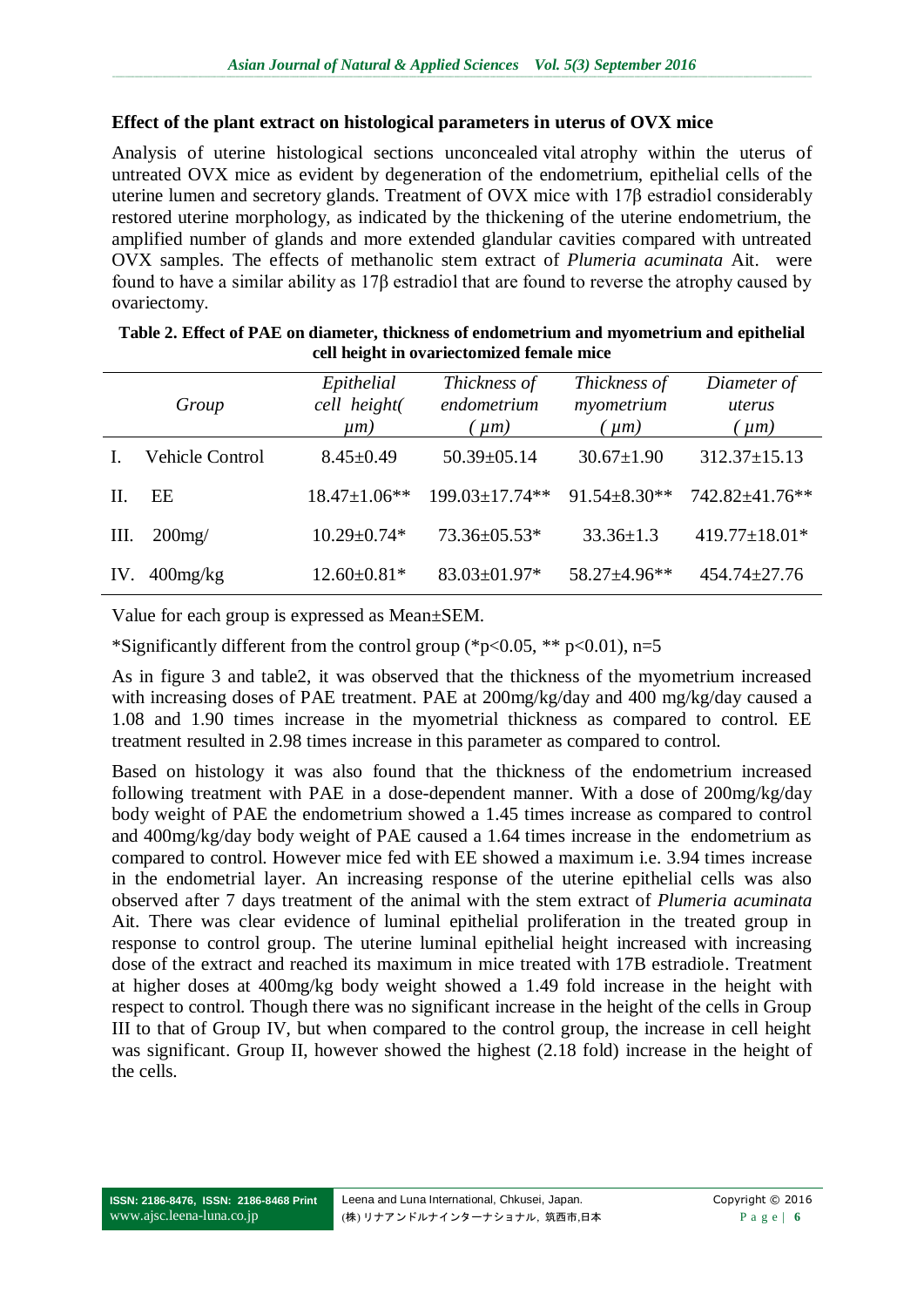

**Figure 3.** Photomicrographs showing cross-section of hematoxylin and eosin stain uterine horn in the OVX mice. Each treatment groups are shown: (**i**) vehicle control ovariectomized (OVX) mice; (**ii**) OVX mice treated with 17β estradiol; (**iii**) OVX mice treated with PAE at 200mg/kg body weight; (**iv**) OVX mice treated with PAE at 400mg/kg body weight.

Representative photomicrographs taken at 5x (1A, 2A, 3A, 4A) and at 40x (1B, 2B, 3B, 4B) magnification.

**L**, uterine lumen; **M**, myometrium; **S**, endometrial stroma; **G**, glands of the endometrium; **E**, luminal epithelial cells

As evident from figure 3, the quantity and size of the uterine glands also increased with increasing doses of PAE treatment. Treatment with PAE resulted in a significant increase in the number of glands, average size of the glandular lumen and glandular epithelial cell heights as compared to control. The diameter of the uterus also showed a significant increase in a dose dependent manner.

# **DISCUSSION**

The focus of the present study is to determine the estrogenic or antiestrogenic activity of the plant extract (*Plumeria acuminata* Ait) and its effect on the uterus in sexually matured bilaterally ovariectomized female mice. OVX rats are a decent model for evaluating estrogen activity in female reproductive organs, together with bone and cholesterol connected parameters (Wronski et al., 1991). This model was reported to be an efficient indicator of the changes in low density lipoprotein (LDL) cholesterol and is responsible for monitoring the effects of estrogen on cholesterol (Windler et al., 1980). Further, ovariectomy has the advantage of mimicking exact menopausal condition minimizing the obstruction of endogenous estrogen (Liu and Bachmann, 1998). So in the present study, ovariectomy was performed to reproduce postmenopausal condition. Ovariectomy raises the cholesterol content in serum. The deficiency of estrogen is understood to increase in cholesterol levels, both in humans (Stevenson et al., 1993) and animals (López‑Belmonte et al., 2012; Dodge et al., 1996; Lundeen et al., 1997). Ovariectomy also increased body weights of rodents resulting in overweight. The increase in body weight is considered as an outcome of altered energy metabolism caused by estrogen shortage favoring fat deposition (Arjmandi et al., 1997).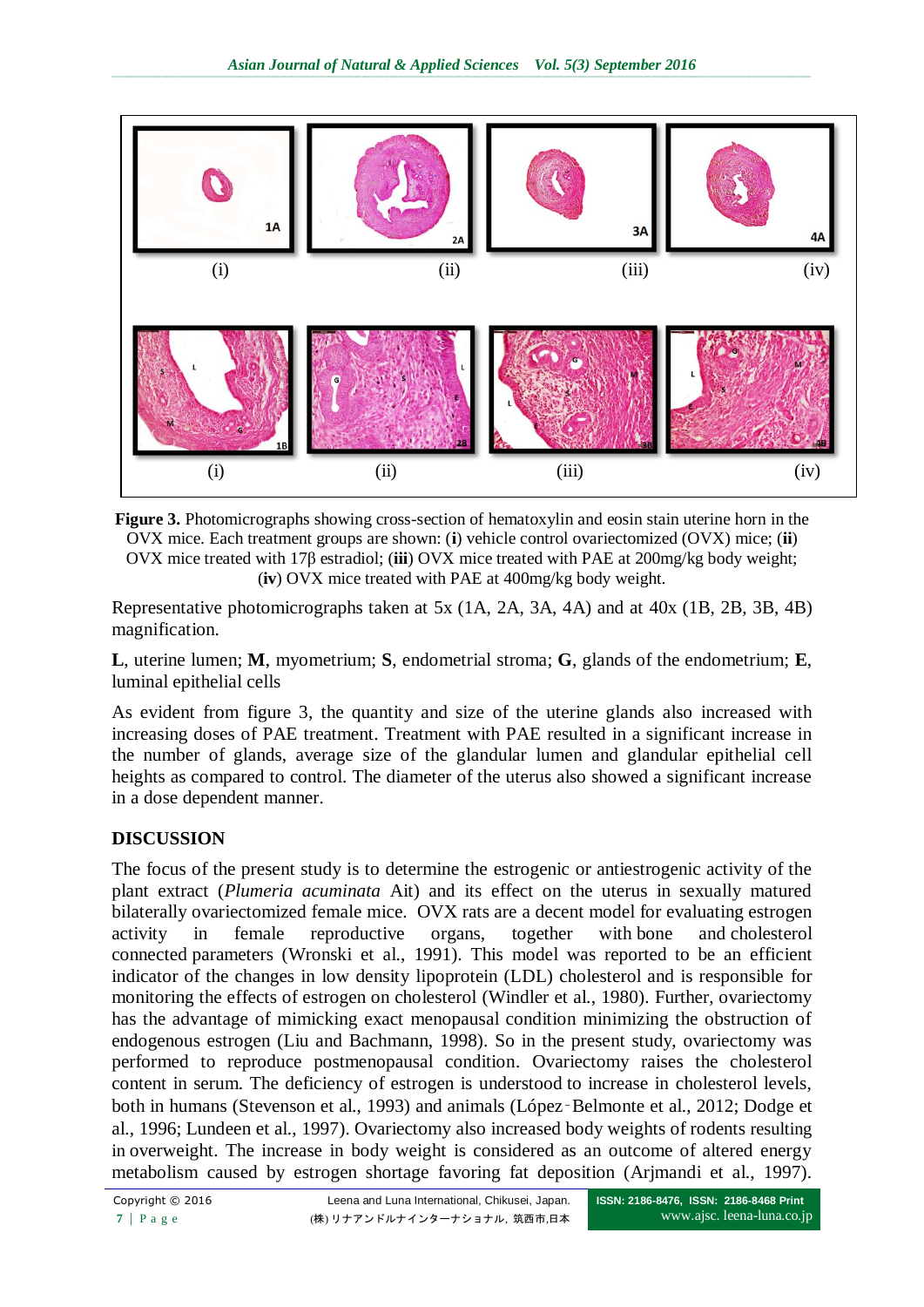Contrary to the enhancement in the body weights, uterine weights were found to be reduced. Such a decrease in uterine weight is a direct effect of estrogen deficiency, which is obligatory for the normal maintenance and functioning of the uterus (Stevenson et al., 1993).

One of the established methodologies to work out the estrogenicity of a chemical is the rodent uterotrophic assay that measures a rise within the wet weight of the uterus (Evans et al., 1941). Estrogens are responsible for eliciting growth response in uterine tissue (Grunert et al., 1987), which includes water imbibitions, vascular permeability and cellular infiltration (Rockwell et al., 2002). In developing mice, the development of the reproductive system largely depends on the circulating level of estrogens. In ovariectomized mice, as the ovaries are removed, the circulating level of estrogen is negligible.

In the present study, it was found that, oral administration of the plant extract at 200mg/kg body weight and 400mg/kg body weight to ovariectomized female mice produced significant( $p \leq 0.05$ ) increase in the uterine wet weight, when compared with the control group. Treatment of 17β-estradiole to the ovariectomized mice however, showed a many fold  $(p< 0.01)$  increase in uterine wet weight thus confirming to the well known sensitive bioassays of estrogenisity (Jordan et al., 1985). The increase in the weight of the uterus in uterotrophic assay can very well be endorsed to the effect of *Plumeria acuminata* Ait. The estrogenic compounds that are present in the plant extract are found to bind with estrogen receptors in the uterus as an agonist ligand. After binding, this ligand- receptor complex now bind to the response element i.e., the DNA, specific for the estrogen receptor, which in turn down regulates or up regulates the transcription of specific genes. This gene transcription modulation results in a biological response of the target tissue i.e., it leads to uterine cell division and growth. Moreover, an increase in the wet weight of the uterus may well be explain for the effect of the extract on hormonal changes that might have taken place in the ovariectomized mice via the effect of the extract on the uterus. The absence of change in body weight revealed that there is no major negative impact on the general metabolic status of the animals.

Results of the effect of PAE on the uterine protein (Fig.1) revealed that there was a dose dependent increase in uterine protein contents but these effects were of lesser in magnitude than estradiol. The effect of PAE at the two doses shows a significant increase in the weight of the uterus in treated mice as compared to the control (Table-1). This result suggests that the methanolic stem extract of *Plumeria* acuminate Ait. possess estrogenic activity. Similar finding was reported by Dabhadkar et al. (2013), while working on the effect of pod extract of *Plumeria rubra* on the reproductive organs of female rats.

Cholesterol acts as an obligatory precursor for the production of the entire steroid hormone including estrogen, progesterone, cortisol and testosterone in rat, rabbit and bovine luteal tissues has been reported earlier (Wilks et al., 1970). Since cholesterol is the parent molecule, the altered parameters associated with a decrease in the serum cholesterol levels may be indicative of use of cholesterol for steroidal hormone synthesis and thus might also result in increased circulating levels of estrogen hinting at an estrogenic property of the extract.

The findings from the above studies were supported by histological evidences which showed that the height of luminal epithelial cells, myoetrium increased in the mice treated with PAE group on seven day of treatment in comparison to that of the control groups. These is due to increase in the cell number and size and conversely to the increase in cell proliferation. Proliferation of epithelial cells in response to estrogenic compounds was demonstrated in mice and rats (Huet-Hudson et al., 1989), which suggest that it is a common phenomenon which affects the uterus. This study reveals that treatment with PAE at two dose level was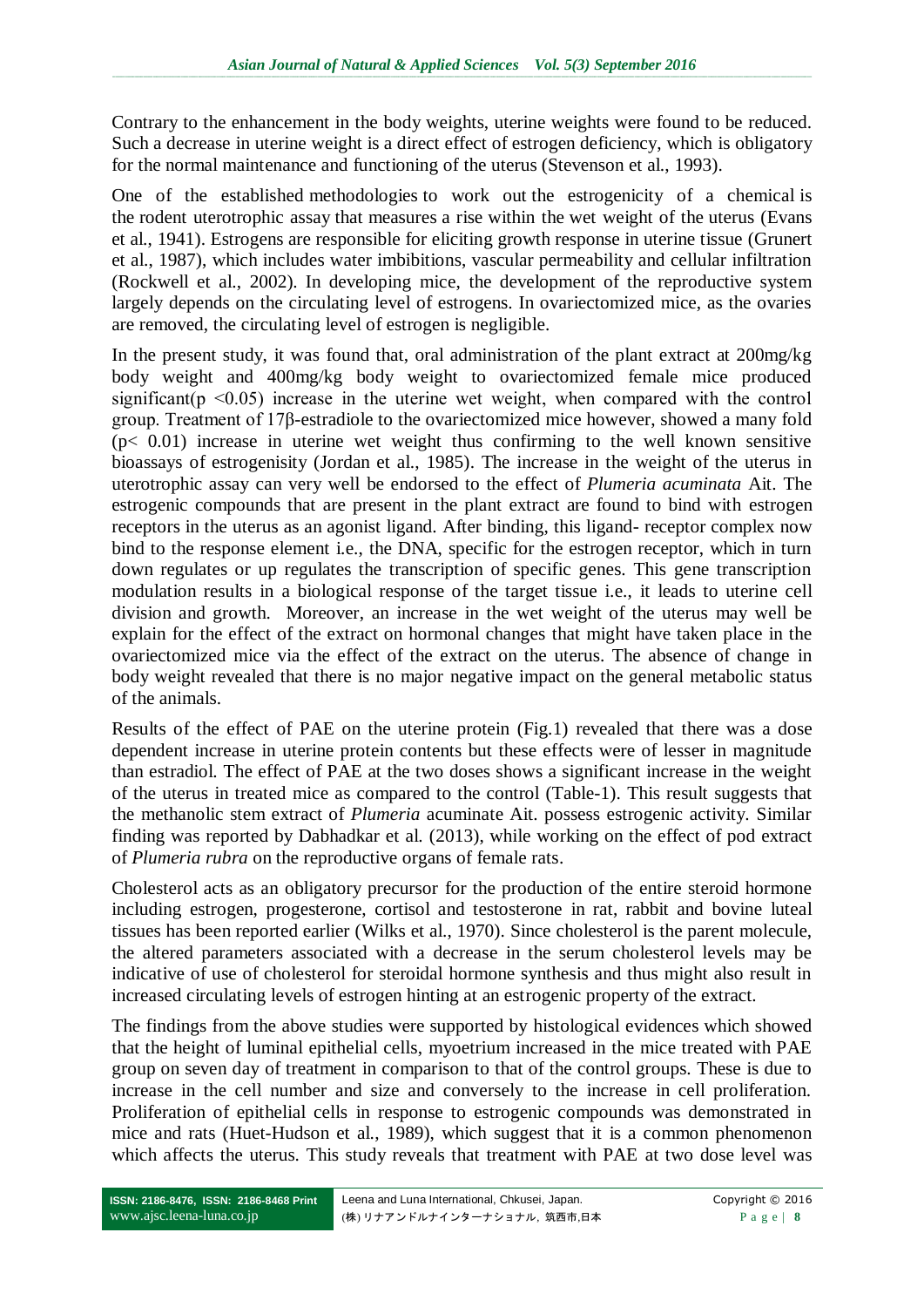able to make remarkable changes to the uterine morphology in which it caused an increase in the mitotic figures as well as number of glands. These findings indicate that high PAE doses stimulate hyperplastic changes in the uterus. This epithelial hyperplasia could also affect normal endometrial development which could interfere with the implantation process (Nikas and Makrigiannakis, 2003). Changes in endometrial morphology have been proposed to affect fertility as reported in Polycystic Ovarian Disease, which was featured by a prolonged proliferative phase (Rudnicka et al., 2009). We contemplate that hyperplastic changes in the endometrium may restrain its transformation into a receptive state, which may therefore interfere with the processes of implantation. Apart from such estrogenic compounds of plants, other environmental oestrogens for examples p-tert-octylphenol (OCT) and bisphenol-A (BPA), have also been found to induce changes in the uterine morphology thereby affecting normal fertility.

Treatment of the mice with PAE also revealed a significant change in the thickness of the endometrium (Fig: 3). The thickness of the endometrium increased with increase in the dose of the plant extract. Estrogenic substance has an influence on the growth and development of the endometrium. These substances assist in activation of cell genome through its receptor in the nucleus of target cells of the uterus (Horne and Blithe, 2007). Similar findings were revealed by Murray about the uterine endometrial and epithelial cells of the ovariectomized sheep which undergo morphological alternations in protein-synthesizing organelles (Murray, 1992). Our findings have also shown that treatment with PAE resulted in a significant increase in the endometrial layer, the number and size of the glands and the epithelial cell heights as compared to control, which indicate that this plant extract possess estrogenic property.

# **CONCLUSION**

The present study was able to provide evidences on the effect of methanolic stem extract of *P. acuminate* Ait. on the wet weight, biochemical and morphological features in the uterus of OVX mice. In vivo experiments using mice as a model have shown that PAE stimulates the growth and development of the uterus which indicates the estrogenic property of the plant. The chemical nature of phytoestrogens in *P.acuminata* Ait is still unknown and therefore needs further investigation. Further work on the mechanism(s) of action of PAE on fertility/ant fertility in intact mice and on isolation of the active component(s) responsible, are underway.

# **CONFLICT OF INTEREST**

The authors declare that there is no conflict of interests regarding the publication of this work.

# **ACKNOWLEDGEMENT**

The Authors are thankful to Cotton College, Guwahati, Assam (India), RGU Arunachal Pradesh (India) and Guwahati University, Assam (India) for providing laboratory facility to carry out this study.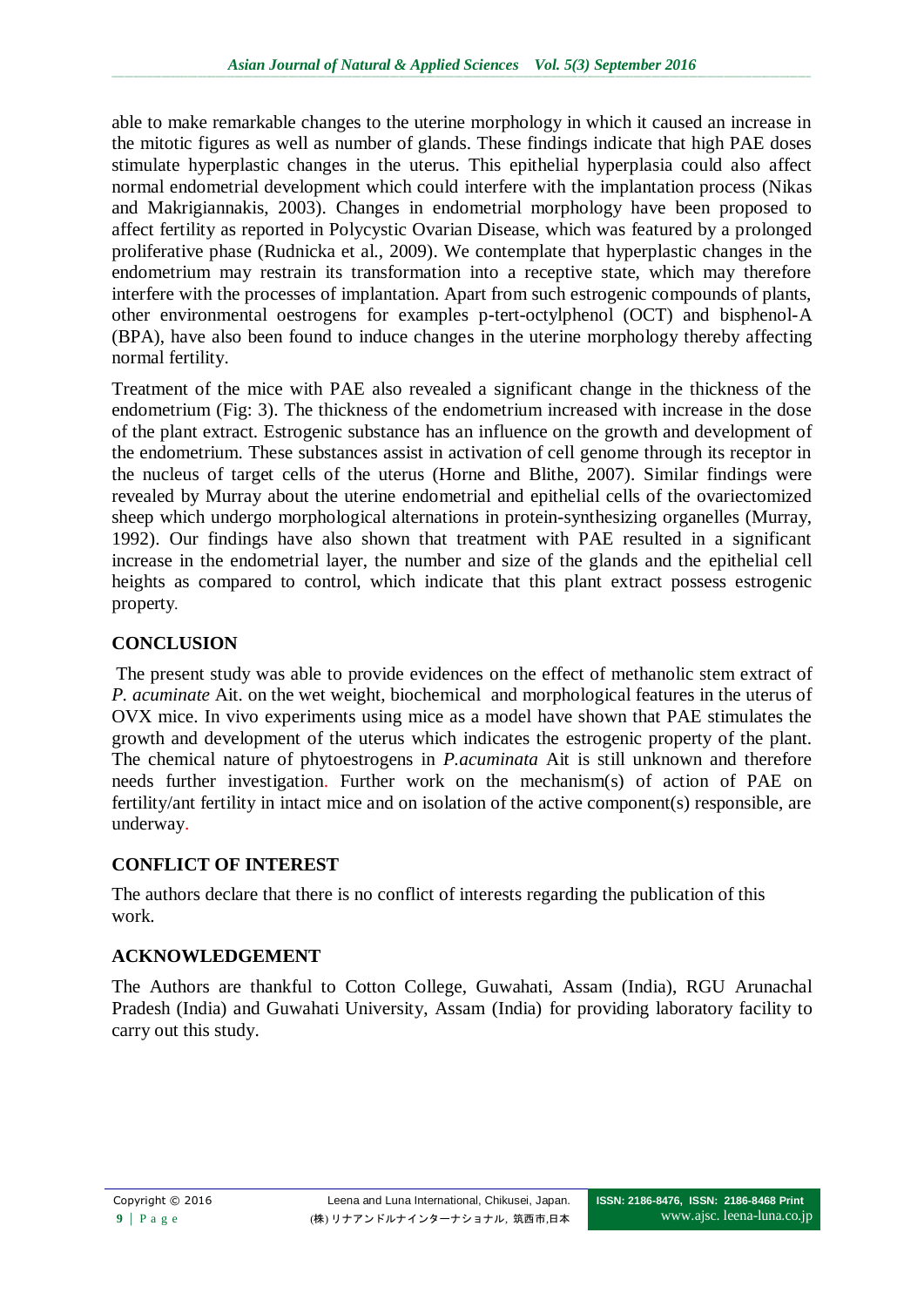#### **REFERENCES**

- [1]. Adlercreut, Z. H. (1995). Phytoestrogens: Epidemiology and a possible role in cancer protection. *Environmental Health Perspectives*, *103* (7): 103-112.
- [2]. Arjmandi, B.H., Khan, D.A., Juma, S.S., & Svanborg, A. (1997). The ovarian hormone deficiency induced hypercholesterolemia is reversed by soy protein and the synthetic isoflavones, ipriflavone. *Nutr Res, 17*: 885-894.
- [3]. Bhattacharjya, D.K., & Borah, P.C. (2008). Medicinal weeds of crop fields and role of women in rural health and hygiene in Nalbari district, Assam. *Indian J. of Traditional Knowledge, 7*(3): 501-504.
- [4]. Byers, S.L., Wiles, M.V., Dunn S.L., & Taft R.A. (2012). Mouse estrous cycle identification tool and images. *PLoS One*, *7*(4): e35538.
- [5]. Chopra, R.N., Nayer, S.L., & Chopra, I.C. (1999). *Glossary of Indian Medicinal plants*. CSIR, New Delhi Publication and Information Directorate.
- [6]. Cordial, R. R., et al., (2006). Estrogenic Activity of *Pueraria phaseoloides* Roxb. Benth Evaluated in Ovariectomized Rats. *Philippine Journal of Science*, *135* (1): 39- 48.
- [7]. Dabhadkar, D., Zade, V., Dawada, S., Dhore, M., & Kodape, M. (2013). Effect of alcoholic pod extract of *Plumeria rubra* on biochemical and haematological parameters of female albino rats. *Int. J. Pharm. Asi. Rev. Res*, *19*(1): 69-74.
- [8]. Davis, S.R.*,* Dalais, F.S.*,* Simpson, E.R., & Murkies, A.L*.* (1999). Phytoestrogens in health and disease. *Rec Prog Hormone Res*., *54*: 185-210.
- [9]. Dixon, R.A., & Ferreira, D. (2002). Genistein. *Phytochem*., *60*(3): 205-211.
- [10]. Dodge, J.A., Glasebrook, A.L., Magee, D.E., Phillips, D.L., Sato, M., Short, L.L., & Bryant, H.U. (1996). Environmental estrogens: Effects on cholesterol lowering and bone in the ovariectomized rat. *J Steroid Biochem Mol Biol*., *59*: 155‑161.
- [11]. Evans, J. S., Varney, R. F., & Koch, F. C. (1941). The mouse uterine wet-weight method for the assay of estrogens. *Endocrinol., 28*: 747-752.
- [12]. Grunert, G., Neumann, G., Porcia, M., & Tchernitchin, A. N. (1987). The estrogenic response to clomiphene in the different cell types of the rat uterus: Morphometrical evaluation. *Biol. Reprod., 37*: 527–538.
- [13]. Gupta, M., Mazumder, U.K., & Gomathi, P. (2007). Evaluation of antioxidant and free radical scavenging activities of *Plumeria acuminata* leaves. *Journal of Biological Sciences, 7*(2): 1361-1367.
- [14]. Gupta, M., Mazumder, U.K., Gomathi, P., & Thamil Selvan, V. (2006). Antiinflammatory evaluation of leaves of *Plumeria acuminata*. *BMC Complementary and alternative medicine. 6*(36): 1472-6882.
- [15]. Harborne, J.B. (1998). *Phytochemical methods*: *A guide to modern techniques of plant analysis.* 2nd ed. London: Chapman and Hall. 54–84.
- [16]. Horne, F.M., & Blithe, D.L. (2007). Progesterone receptor modulators and the endometrium: changes and consequences. *Hum Reprod Update*. *13*: 567-580.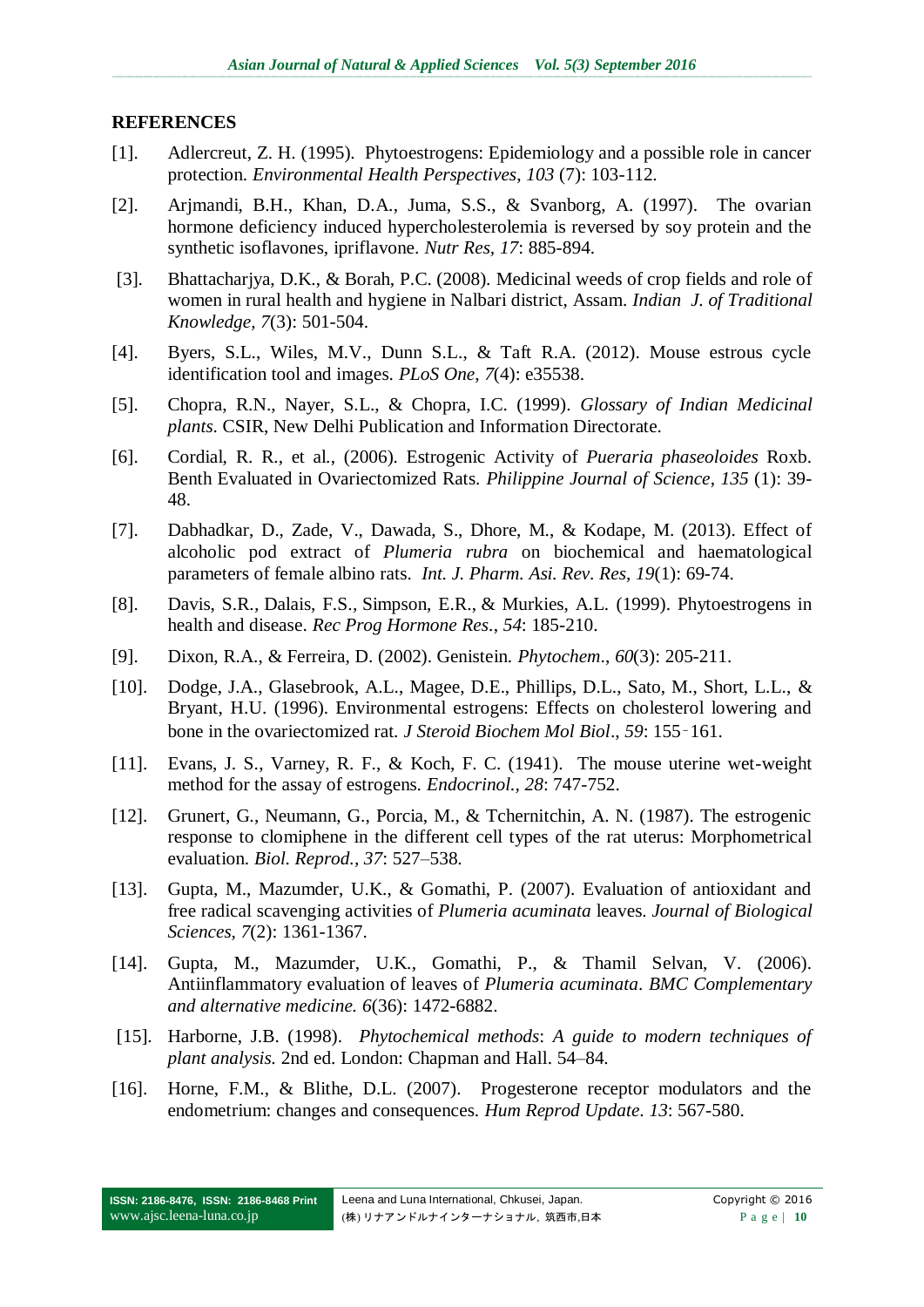- [17]. Huet-Hudson, Y.M., Andrews, G.K., & Dey, S.K. (1989). Cell type-specific localization of c-myc protein in the mouse uterus: modulation by steroid hormones and analysis of the periimplantation period. *Endocrinol., 125*(3): 1683–1690.
- [18]. Jordan, V.C., Mittal, S., Gosden, B., Koch, R., & Liberman, M.E. (1985). Structureactivity relationship of estrogen. *Enviro. Health Perspect*, *61*: 97-110.
- [19]. Kalita, J.C., Milligan, S.R., & Balasubramanian, A.V. (1998). Relative potency of xenobiotics estrogens in an acute in vivo mammalian assay. *Environmental Health Perspective, 106*(I): 23-26 .
- [20]. Kokate, C.K. (1986). *Practical Pharmacognosy*, 1st edition, Vallabh Prakashan, New Delhi. 15‐ 30.
- [21]. Liu, D., & Bachmann, K.A. (1998). An investigation of the relationship between estrogen, estrogen metabolites and blood cholesterol levels in ovariectomized rats. *J Pharmacol Exp Ther., 286*: 561‑8.
- [22]. López-Belmonte, J., Nieto, C., Estevez, J., Delgado, J.L., & del Prado, J.M. (2012). Comparative uterine effects on ovariectomized rats after repeated treatment with different vaginal estrogen formulations. *Maturitas, 72*: 353‑358.
- [23]. Lowry, D. H., Rosenbrough, N. J., Farr, A. L., & Randall, R. J. (1951). Protein measurement with the Folin phenol reagent. *J. Biol. Chem., 193*(1): 265-275.
- [24]. Lundeen, S.G., Carver, J.M., McKean, M.L., & Winneker, R.C. (1997). Characterization of the ovariectomized rat model for the evaluation of estrogen effects on plasma cholesterol levels. *Endocrinology, 138*: 1552‑8.
- [25]. Murray, M.K. (1992). The effect of estrogen and progesterone on structural changes in the uterine glandular epithelium of the ovariectomized sheep. *Biol Reprod*., *47*: 408-417.
- [26]. Nikas, G., & Makrigiannakis, A. (2003). Endometrial Pinopodes and Uterine Receptivity. *Annals of the New York Academy of Sciences*, *997*(1): 120-123.
- [27]. Nikov, G.N., Hopkins, N.E., Bou, E.S., & Alwort, H.W.L. (2000). Interactions of dietary estrogens with human estrogen receptors and the effect on estrogen receptorestrogen response element complex formation. *Environ Health Perspect*, *108*: 867- 872.
- [28]. Padilla-Blanks, E., Jefferson, W.N., & Newbold, R.R. (2001). The immature mouse is a suitable model for detection of estrogenicity in the uterotropic bioassay. *Environ Health Perspect, 109*: 821-826.
- [29]. Rockwell, L.C., Pillai, S., Olson, C.E., & Koos, R.D. (2001). Inhibition of vascular endothelial growth factor/vascular permeability factor action blocks estrogen induced uterine edema and implantation in rodents. *Biol Reprod*., *67*: 1804-1810.
- [30]. Rudnicka, E., Wierzba, W., & Radowicki, S. (2009). Evaluation of endometrial histologic morphology in patients with polycystic ovary syndrome. *Ginekol Pol*., *80*(2): 103-6.
- [31]. Stevenson, J.C., Crook, D., & Godsland, I.F. (1993). Influence of age and menopause on serum lipids and lipoproteins in healthy women. *Atherosclerosis, 98*: 83‑90.